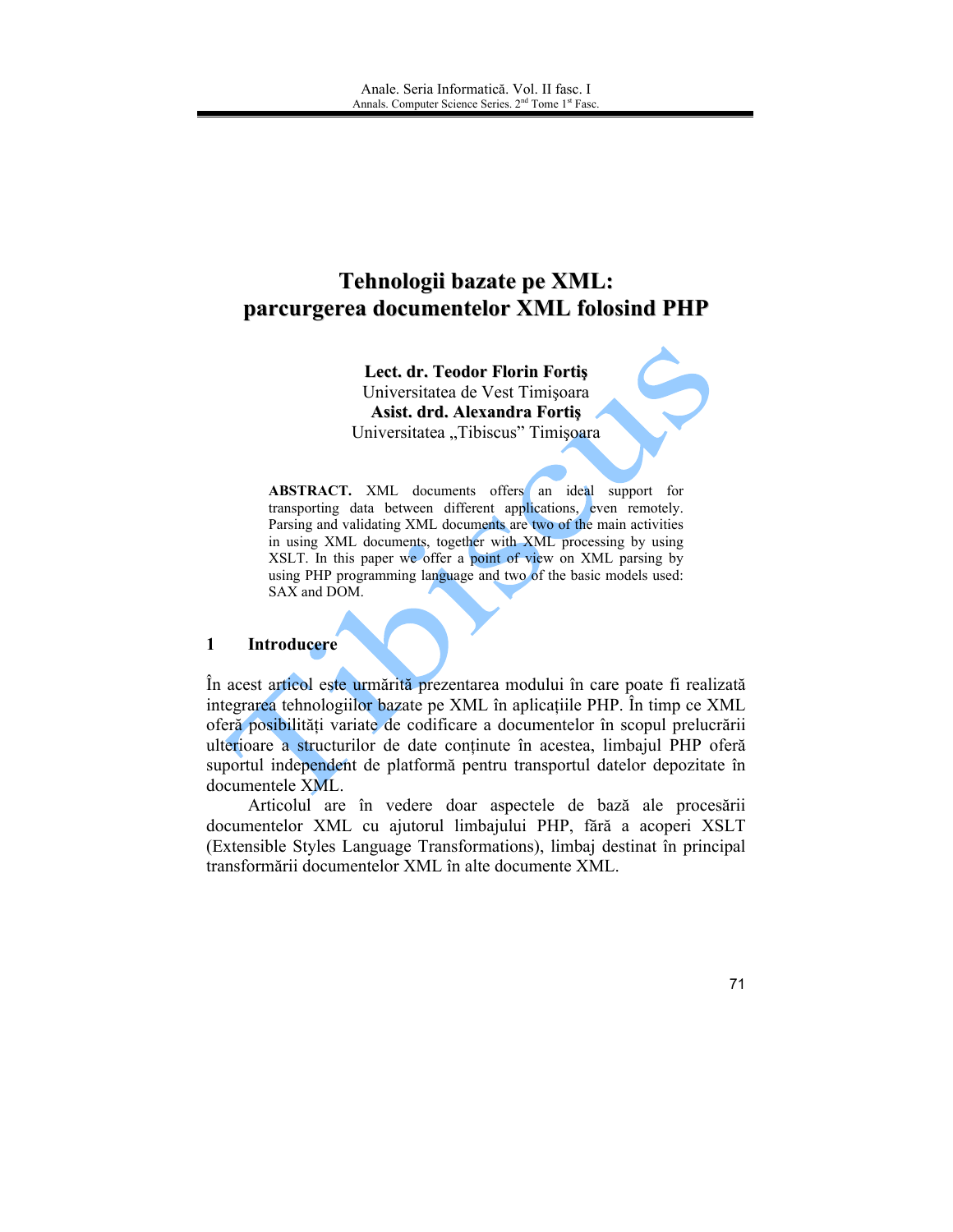#### $\overline{2}$ Informatii de bază XML

XML (Extensible Markup Language) este un subset al limbajului SGML (Standard Generalized Markup Language). SGML a fost definit în standardul ISO8879 și a fost realizat pentru a ușura schimbul de documente structurate pe WEB. Spre deosebire de HTML, fisierele XML marchează clar punctul de start și punctul final al fiecărei părți logice dintr-un document. Fiecare dintre aceste părti logice poartă numele de element.

XML restrictionează utilizarea construcțiilor SGML pentru a se asigura împotriva unor situații în care accesul către anumite componente ale documentului nu este posibil. De asemenea, este definit modul în care URLurile pot fi utilizate pentru a identifica anumite componente ale streamurilor de date XML.

Prin definirea rolului fiecărui element de text într-un model formal. cunoscut sub numele DTD (Document Type Definition), utilizatorii XML pot verifica faptul că fiecare componentă a unui document apare într-o poziție validă în cadrul unui stream de date utilizat pentru schimbul de informații. XML DTD permite de asemenea calculatorului să verifice, de exemplu, ca utilizatorii să nu utilizeze accidental anumite construcții interzise. Astfel de verificări nu sunt posibile atunci când este utilizat un limbaj gen HTML, limbajul clasic utilizat pentru a codifica documentele accesibile pe WEB.

Spre deosebire de SGML, XML nu cere prezenta unui DTD. În lipsa acestuia, sistemul XML va utiliza o definiție implicită pentru fiecare dintre componentele nedeclarate din documentul curent.

XML nu a fost creat pentru a standardiza modalitatea de codificare a textului; o asemenea operație ar fi de fapt imposibilă, atâta vreme cât ar fi de asteptat crearea unei unice scheme de codificare care se va potrivi cu toate limbajele și aplicațiile. XML poate fi privit mai degrabă ca un limbaj formal care poate fi utilizat pentru a transmite informațiile despre părțile componente ale unui document către un alt sistem de calcul. XML oferă de fapt destulă flexibilitate pentru a putea descrie orice structură logică a unui text.

#### $\mathbf{3}$ Utilizarea extensiei XML a limbajului PHP

Odată stabilite informațiile de bază legate de extensia XML a limbajul PHP, vom urmări modul în care pot fi utilizate aceste instrumente pentru procesarea și prezentarea documentelor XML. XSL (Extensible Style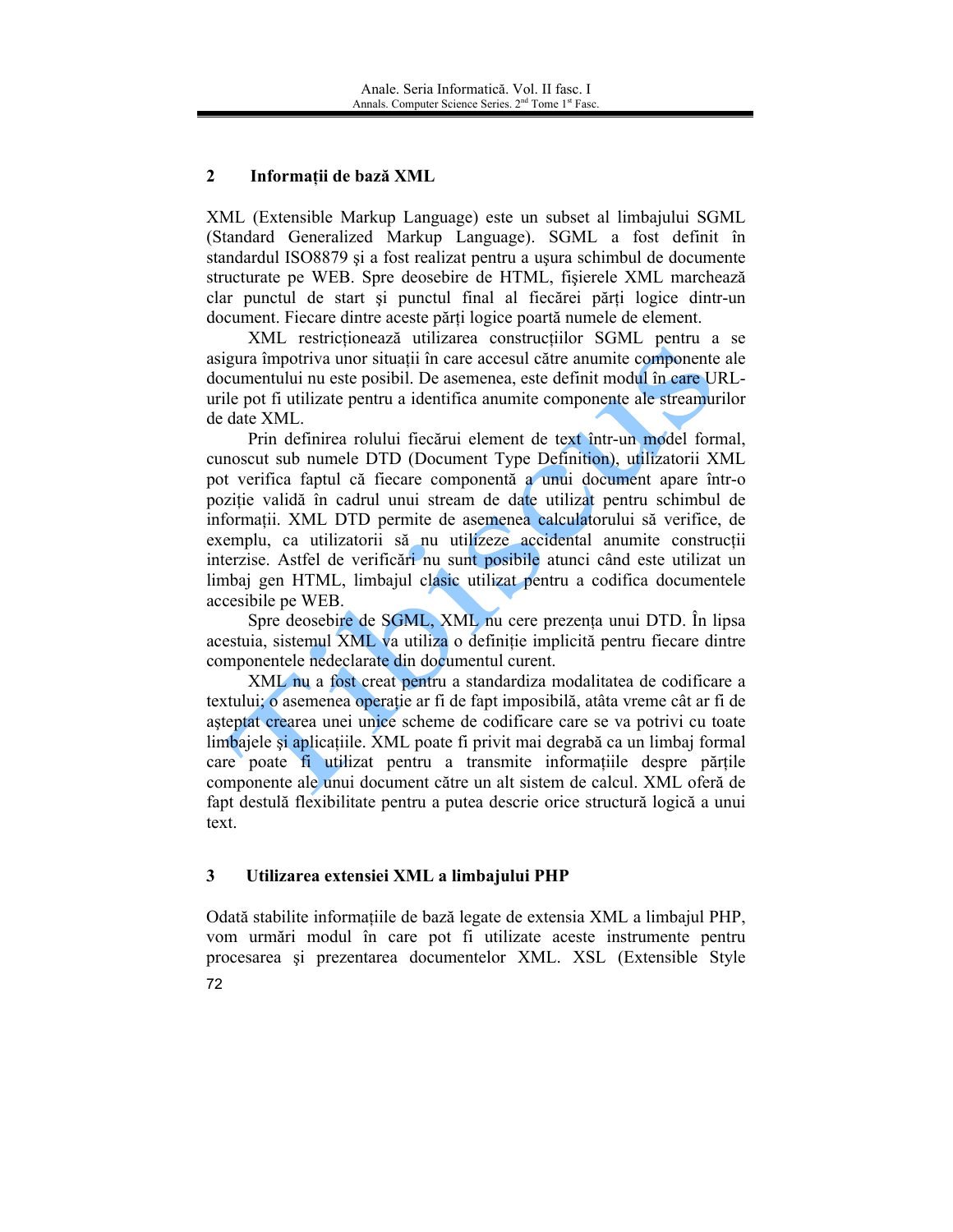Language) este un instrument puternic care este utilizat de regulă pentru a transforma datele documentelor XML în diferite formate. Totuși, în continuare vom avea în vedere doar utilizarea SAX (Simple API for XML) și DOM (Document Object Model), în această din urmă situație fiind oferită o reprezentare arborescentă a structurilor de date XML din document, și functiile de navigare prin acest arbore.

### 3.1. SAX (Simple API for XML)

Un parser SAX presupune traversarea documentului XML și apelarea unor funcții specifice pe măsură ce sunt întâlnite diferitele tipuri de etichete, putând fi realizată o distincție clară între etichetele de început, cele de sfârșit si datele care se găsesc între aceste etichete.

Din punctul de vedere al parserului, lucrurile se rezolvă într-un mod extrem de simplu: sarcina acestuia este numai de a parcurge documentul. Procesarea etichetelor întâlnite cade în sarcina funcțiilor apelate de parser.

### 3.1.1. Crearea parserului

Primul pas avut în vedere presupune crearea unui parser și stabilirea tuturor handlerelor necesare pentru procesarea datelor documentului. Secvența tipică avută în vedere este următoarea.

```
<?php
\cdots$xml parser = xml parser create ();
xml set element handler ($xml parser,
                                           "processStartElement",
"processEndElement");
xml set character data handler ($xml parser,
"processCharacterData");
\ldots\Rightarrow
```
Functiile processStartElement() și processEndElement() urmează să fie definite în aplicație, fiind apelate de fiecare dată când sunt întâlnite etichete de deschidere sau etichete de închidere. Datele aflate între aceste etichete urmează să fie procesate prin intermediul functiei processCharacterData(), precizată la rândul ei ca handler.

### 3.1.2. Procesarea documentului

Următorul pas avut în vedere presupune deschiderea documentului XML,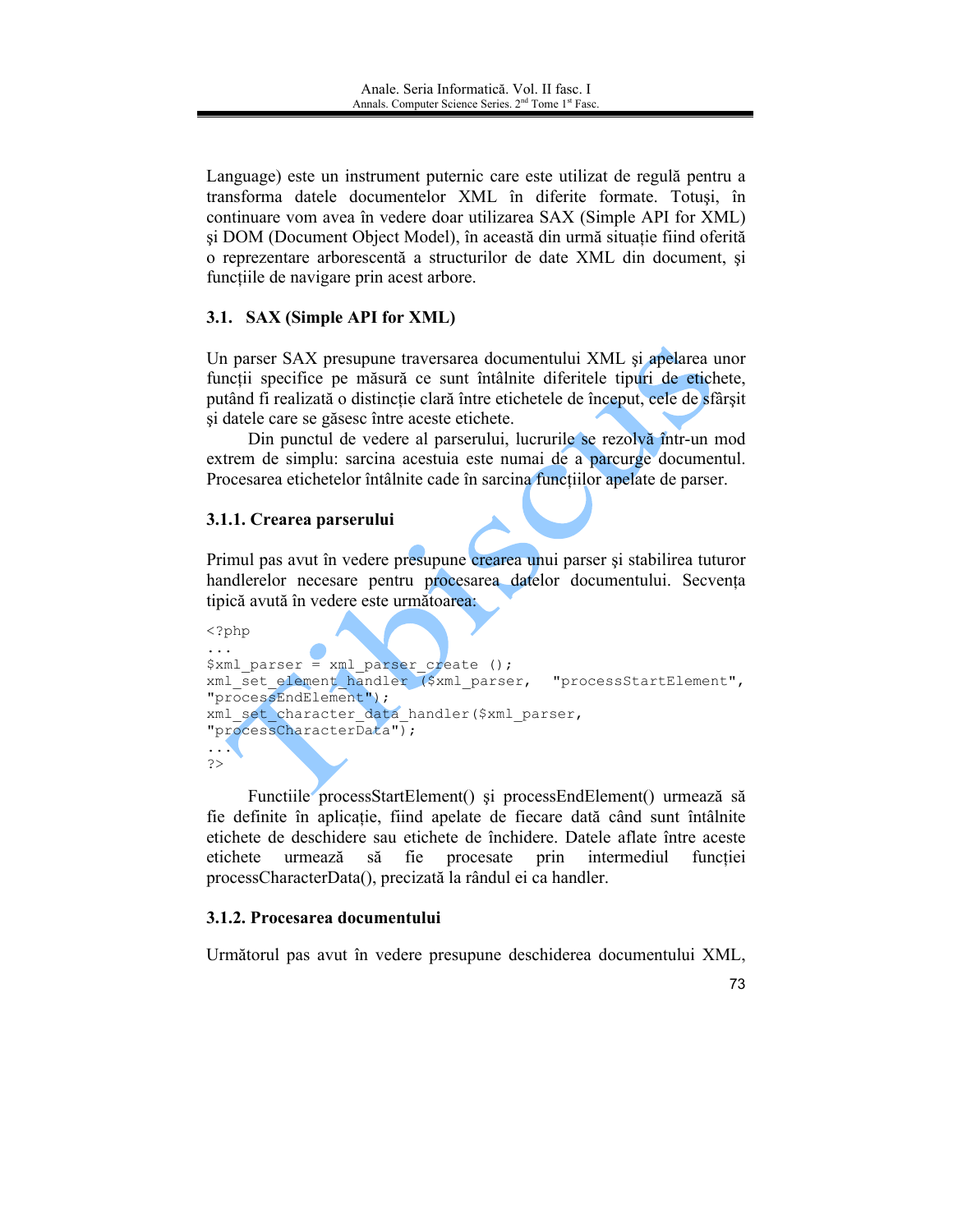citirea și parcurgerea acestuia cu ajutorul funcției xml parse(). Parserul va apela, de fiecare dată când este întâlnită o etichetă de început sau o etichetă de sfârșit, handlerul corespunzător. Secvența tipică de program utilizabilă pentru această parte este următoarea:

```
<?php
\overline{1}$xmlFile = "myFile.xml";
if (! (\frac{5}{xfp} = fopen (\frac{5}{xmlFile}, "r")) {
                                                    die ("Cannot parse
XML file: $xmlFile"); }
while (\text{5data=fread}(\text{5xfp}, 4096)) {
  if(!xml_parse($xml_parser, $data, feof($xfp)))
    die (sprintf ("XML parsing error: %s (at line %d)",
           xml error string (xml get error code ($xml parser),
           xml get current line number ($xml parser)));
  \overline{\phantom{a}}\rightarrowxml parser free ($xml parser);
\rightarrow
```
#### 3.1.3. Un exemplu simplu

Pentru început, descriem un fișier XML simplu pentru prezentarea unei liste de cursuri:

```
<?xml version="1.0"?>
<descrieri>
<curs>
 <cod>PU0204</cod>
 <titlu>Programare UNIX</titlu>
  <autor>F. Fortiş</autor>
  <durata>14</durata>
 <an studii>Informatică 4</an studii>
 \langle/curs>
 <curs><cod>S00103</cod>
 <titlu>Sisteme de operare</titlu>
 <autor>F. Fortis</autor>
 <durata>28</durata>
 <an studii>Informatică 3</an studii>
 \langle/curs>
 <curs><cod>PI0104</cod>
 <titlu>Prelucrarea imaginilor</titlu>
 <autor>L. Cucu</autor>
```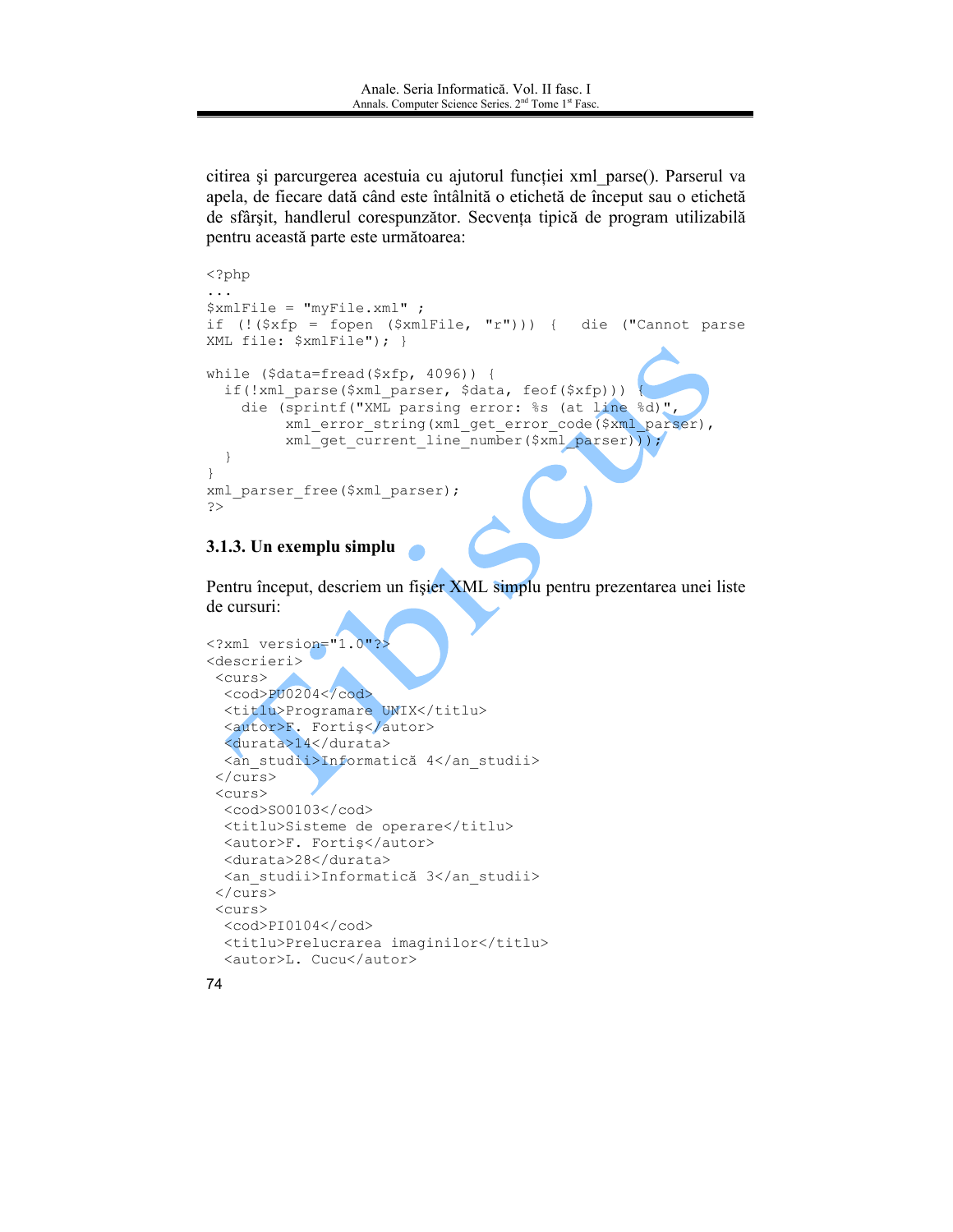```
<durata>14</durata>
 <an studii>Informatică 4</an studii>
\langle/curs>
</descrieri>
```
Vom prelucra datele din acest exemplu simplu pentru a obtine lista cursurilor descrise în format HTML. Intreaga acțiune este rezolvată prin intermediul funcțiilor desemnate ca handlere, asupra cărora ne vom concentra atenția în cele ce urmează.

Acțiunile care urmează să fie avute în vedere pentru fiecare etichetă stabilită sunt, pentru acest exemplu simplu, doar transformări în etichete HTML corect construite. Pentru aceasta construim următoarele tablouri:

```
$elementeStart=array(
  "DESCRIERI" =>"<h2>Lista cursurilor</h2>
   <Table><Tr><Td>Cod curs</Td>
     <Td>Denumire curs</Td>
     <Td>Autor</Td>
     <Td>Durata</Td></Tr>
     <Td>Cui se adreseaza</Td></Tr>"
 "CURS"=>"
               <Tr>",
 "COD"=>"
                <Td>",
                 <Td>",
 "TITLU"=>"
                 <Td>",
 "AUTOR" => "<Td>");
 "AN STUDII"=>"
$elementeStop=array("DESCRIERI"=>"</Table>",
 "CURS"=>"</Tr>",
 "COD"=>"</Td>",
 "TITLU"=>"</Td>"
  "AUTOR" => "</rd>","AN STUDII"=>"</Td>") ;
```
Cele trei funcții utilizate ca handlere vor urmări, pur și simplu, rezolvarea mapărilor elementelor fișierului XML pe elemente HTML:

```
function processStartElement ($parser, $nume, $atribute) {
  global $elementeStart;
  if($elementeStart[$nume]) {
    echo $elementeStart[$nume];
  \overline{\phantom{a}}\overline{\phantom{a}}function processStopElement ($parser, $nume) {
  global $elementeStop ;
  if($elementeStop[$nume]) {
    echo $elementeStop[$nume];
```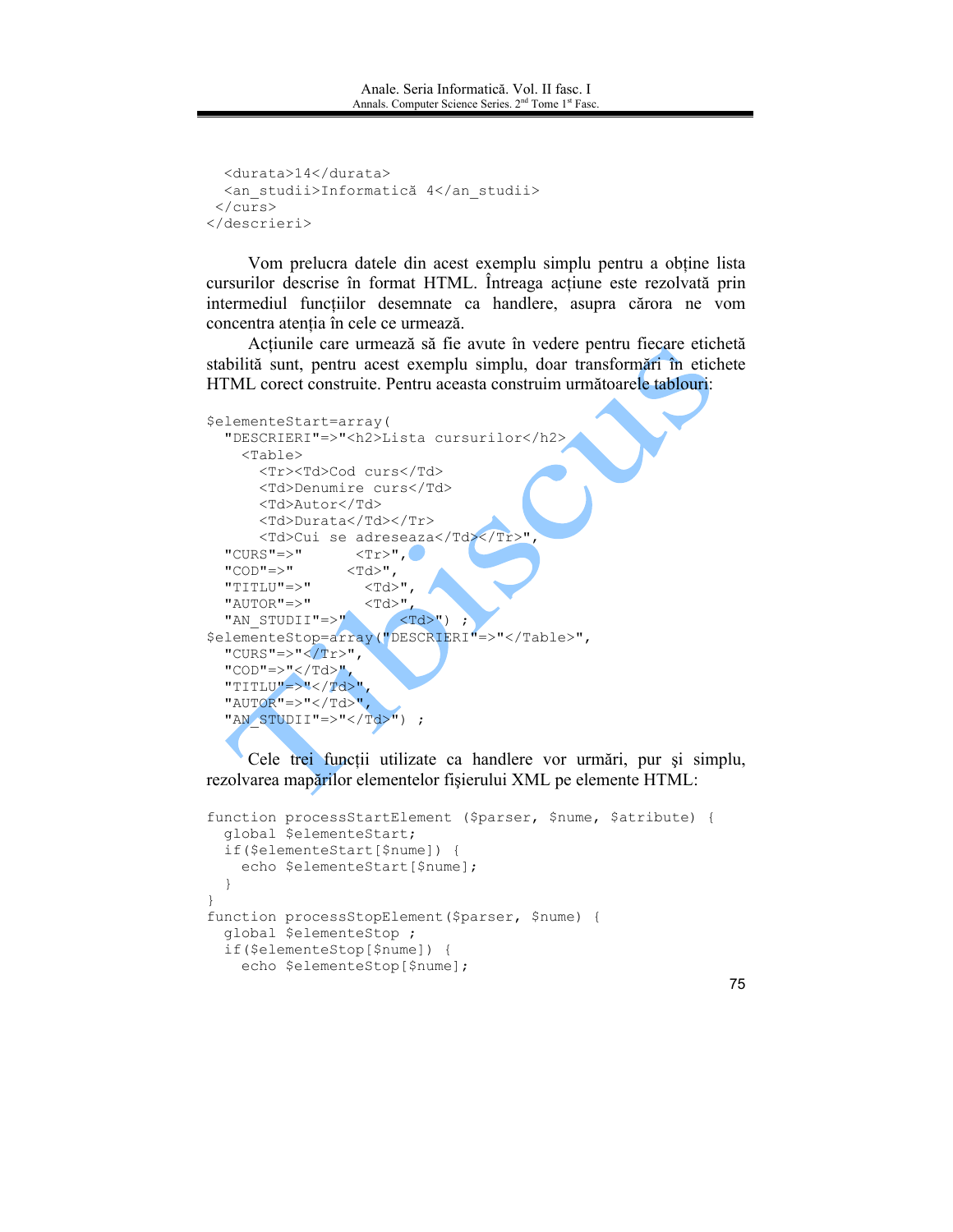```
\rightarrowfunction processCharacterData ($parser, $data) {
  echo $data ;
\overline{\phantom{a}}
```
Pentru acest exemplu simplu, întâlnirea unei etichete de început/sfârșit este însoțită de o căutare în tabloul "hash" corespunzător. De remarcat însă că nu sunt rezolvate în nici un fel eventualele atribute (inexistente, în acest caz, de altfel) ale elementelor.

Se observă modul extrem de simplu în care sunt tratate documentele XML: parserul parcurge întregul document, apelând functii specifice fiecărui tip de informații întâlnite: începutul unei etichete, sfârșitul unei etichete sau bucăti de date aflate între etichete. Odată realizată procesarea unei bucăți de informație, prin intermediul parserului se poate trece la următoarea bucată de informație. Totuși, trebuie remarcat un element extrem de important în tratarea etichetelor: în acest exemplu simplu are loc o transformare a numelor etichetelor astfel încât acestea să fie formate numai din majuscule.

#### $3.2.$ **DOM**

O a doua posibilitate de parcurgere a documentelor XML foloseste DOM, pe baza căruia poate fi realizată construcția unei reprezentări arborescente a structurilor de date din documentele XML, fiind oferite, de asemenea, metode pentru a rezolva navigarea prin acest arbore. Odată găsit un nod particular, pot fi utilizate proprietăți predefinite pentru a obține valoarea unui nod, valoare utilizabilă în scriptul PHP construit.

# 3.2.1. Crearea arborelui

Pentru a facilità construcția arborelui corespunzător unui document XML, PHP oferă trei funcții distincte: xmldoc (), xmltree () și xmldocfile (). În timp ce xmldoc () și xmltree () se așteaptă să primească un document XML prin intermediul unui sir de caratere, xmldocfile () acceptă un nume de fisier ca argument, construcția arborelui DOM realizându-se pe baza informației depozitate în acest fișier. Modul de funcționare a celor trei tipuri de funcții este pus în evidență în funcțiile următoare:

```
<?php
    $XMLData = "<?xml version=\"1.0\"?" . ">"
76
```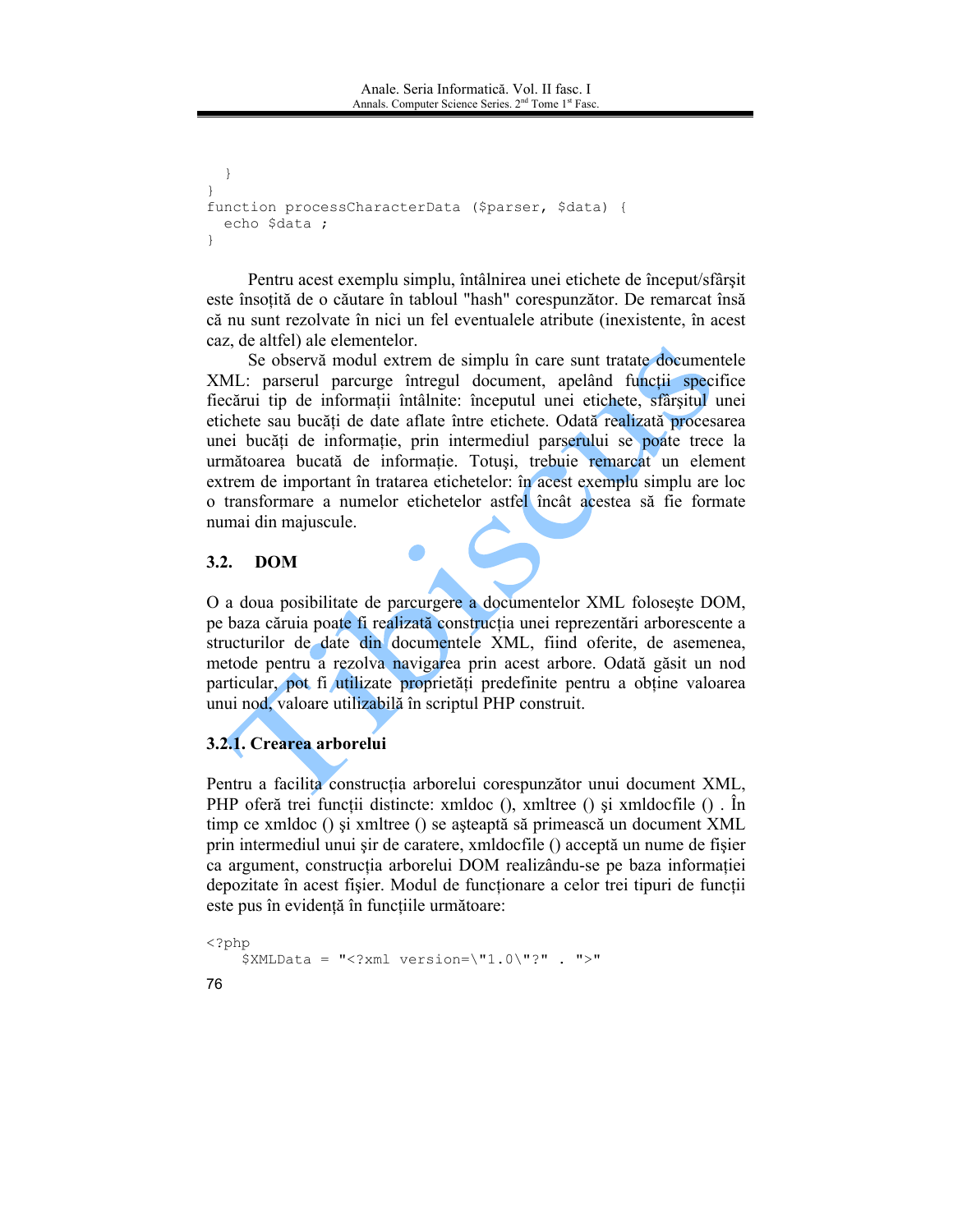```
<test><autor>Myself</autor>
     <varsta>36</varsta></test>";
    $XMLDoc = xmldoc ($XMLData) ;
    $XMLTree = xmltree ($XMLData) ;
\geq
```
Observați însă că funcția xmldocfile () este puțin mai pretențioasă în ceea ce privește fișierul sursă: va avea nevoie de calea completă către acesta, atunci când sistemul de operare gazdă este Windows. Pentru a evita o astfel de situație, numele de fișier, chiar și local, este transformat într-un nume de cale complet folosind functia realpath ():

```
\langle?php
    $XMLDataFile = realpath("self.xml");
    $XMLDoc = xmldocfile ($XMLDataFile) ;
\geq
```
### 3.2.2. Informații și atribute

Obiectul DOM construit prin una dintre cele trei funcții este înzestrat cu metodele și proprietățile necesare parcurgerii arborelui obținut și obținerii informațiilor depozitate în noduri. Iată câteva dintre proprietătiile care pot fi utilizate în acest caz:

```
<?php
    echo $XMLTree->version
    echo $XMLTree->encoding ;
    echo $XMLTree->standalone ;
    echo $XMLTree->url ;
    echo $XMLTree->charset ;
\rightarrow
```
Metodele de bază pentru parcurgerea acestui arbore cuprind următoarele:

```
\langle ?php$root = $XMLTree->root() ;
    echo $root->name ;
    $childs = $root->children ();/* $childs este un tablou continand toti copiii unui nod
\star /
    $firstChild = $childS[0] ;
   echo $firstChild->name ;
   echo $firstChild->content ;
```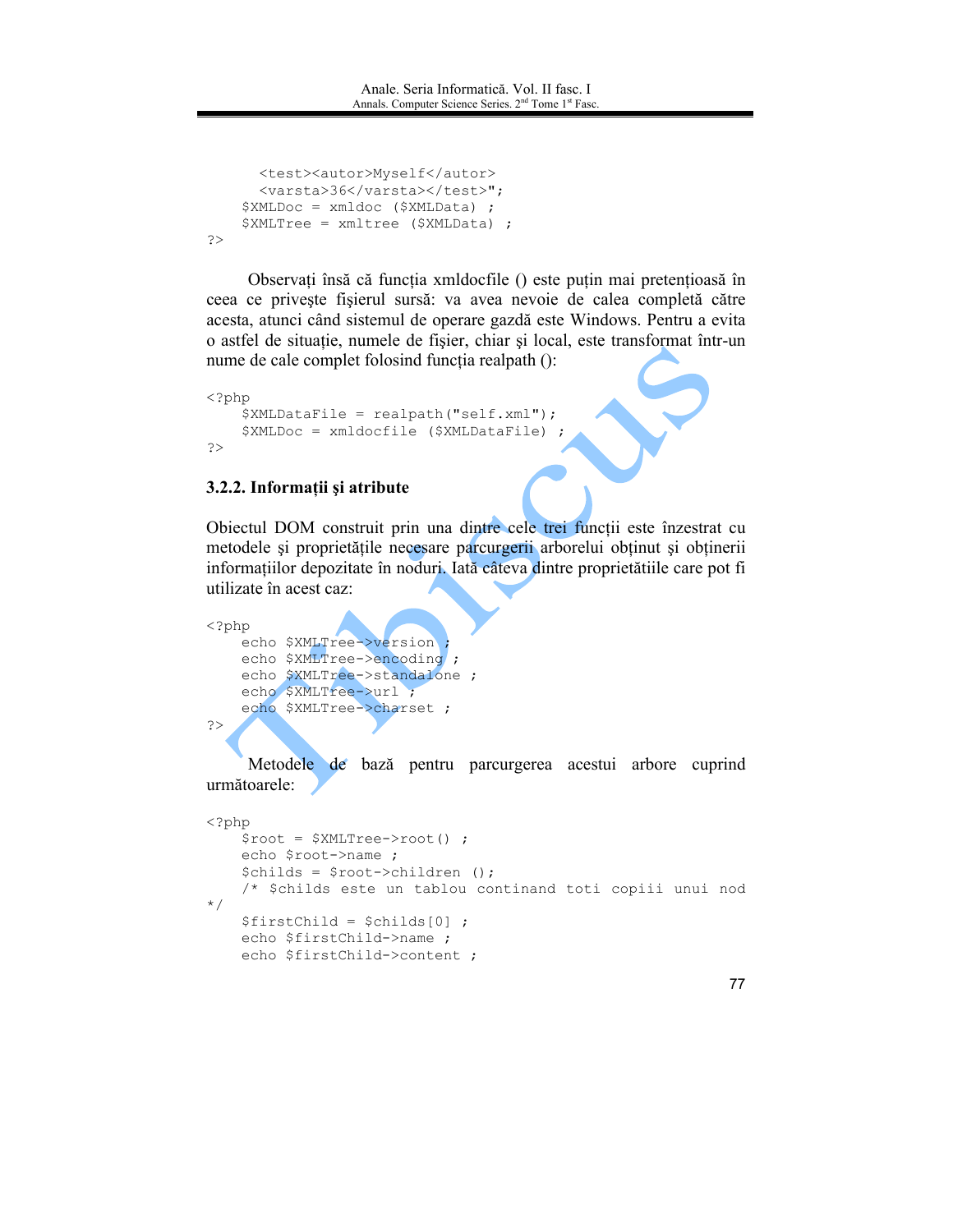```
echo $firstChild->type ;
    $parent = $firstChild->parent();
\gtrsim
```
Toate aceste metode sunt suficiente pentru a putea construi o funcție capabilă să parcurgă documentul XML pentru a construi rezultatul așteptat.

Pe lângă metodele oferite, în suportul PHP pentru DOM XML sunt incluse și funcții cu același efect: domxml root (\$XMLdom) întoarce o referință către nodul rădăcină iar domxml attributes (\$root) este echivalent cu \$root->attributes ().

Aceste din urmă funcții sunt extrem de utile în momentul în care elementele documentului XML pot fi însoțite de atribute:

```
\langle ?php$XMLData = "<?xml version=\"1.0\"?" . ">"
   <test sex=\"masculin\"><autor>Myself</autor>
     <varsta>36</varsta></test>";
   $XMLDoc = xmldoc ($XMLData)$radacina = $XMLDoc->root();
    $atribute = $radacina->attributes();
    /* Atributul radacinii: perechea sex="masculin"*/
   echo $attributes[0]->name ;
    echo $attributes[0]->content ;
?
```
#### 3.2.3. Un exemplu simplu

Vom relua acum exemplul avut în vedere în secțiunea pentru a pune în evidență modul în care poate fi utilizat DOM XML pentru a parcurge un document XML.

```
\langle ?php \rangle$file = "exemplu.xml";$eticheteStart=array(
                                        "DESCRIERI"=>"<h2>Lista
cursurilor</h2>
      <Table><Tr><Td>Cod curs</Td>
      <Td>Denumire curs</Td>
      <Td>Autor</Td>
      <Td>Durata</Td></Tr>
      <Td>Cui se adreseaza</Td></Tr>",
     "CURS"=>"
                 <Tr>",
     "COD"=>"
                   <Td>",
     "TITLU"=>"
                     <Td>",
```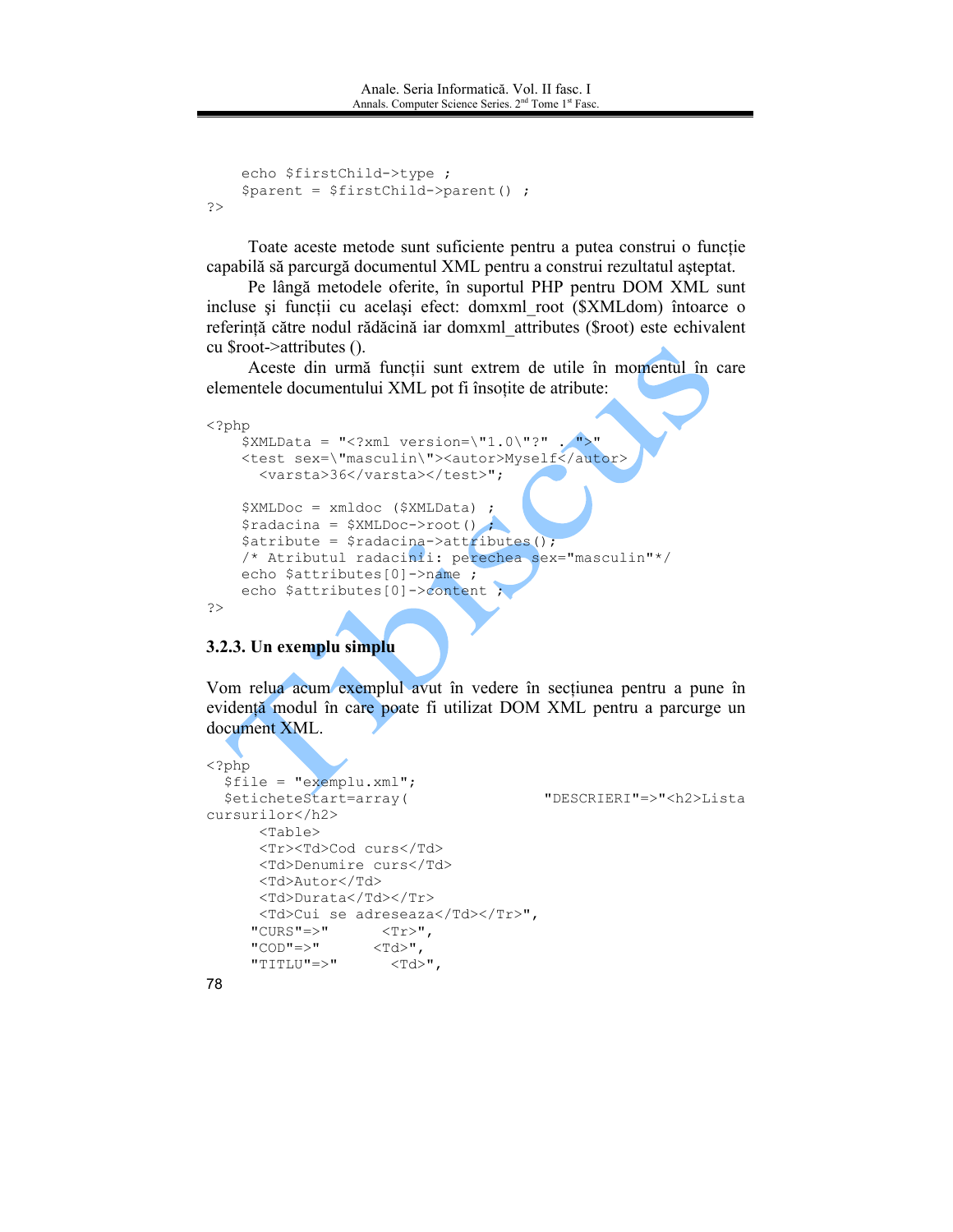```
"AUTOR" => "<Td>",
                             <Td>");
     "AN STUDII"=>"
  $eticheteStop=array("DESCRIERI"=>"</Table>",
      "CURS" =>"</Tr>",
     "COD"=>"</Td>",
     "TITLU"=>"</Td>"
    "AUTOR" => "2/Td>""AN STUDII"=>"</Td>") ;
  $XMLDom = xmldocfile ($file);
  \text{Proof} = \text{$XMLDom}\text{-}\text{root}();
  $childs = $root->children () ;
  printData ($childs);
  function printData ($nodes) {
    global $eticheteStart, $eticheteStop;
    for (\frac{5}{5}e=0; \frac{5}{5}e<\text{count}(\frac{5}{5}nodes); \frac{5}{5}e++) {
      echo $eticheteStart[$nodes[$e]->name]
           $nodes [$e] ->content ;
      $nodeChilds = getChildren ($nodes[$e])
      printData ($nodeChilds) ;
      echo $eticheteStop[$nodes[$e]->name]
    \}\rightarrowfunction getChildren ($node)
    $tempChilds = $node->children ()$childCollect = array ();
    \text{Scount} = 0;for (\$x = 0; \$x < count ($tempChilds); $x++) {
       if ($tempChilds[$x]->type == XML_ELEMENT_NODE) {
         $childCollect[Scount] = $tempChild[$x]; $count++;
       \mathcal{E}\overline{\phantom{a}}return $childCollect;
  - }
\geq
```
# 3.3. DOM sau SAX?

Folosirea oricăruia dintre cele două modele ne poate conduce către rezultatul așteptat. Totuși, există anumite neajunsuri pentru fiecare dintre aceste metode:

- $\bullet$ DOM presupune parcurgerea întregului document pentru construirea arborelui. Prin urmare, viteza nu este principalul avantaj pentru DOM față de SAX. SAX, în schimb, presupune o singură parcurgere a documentului.
- SAX oferă o abordare secventială a problemei: etichetele si datele sunt procesate îndată de parserul le întâlnește. Spre deosebire de aceasta, 79